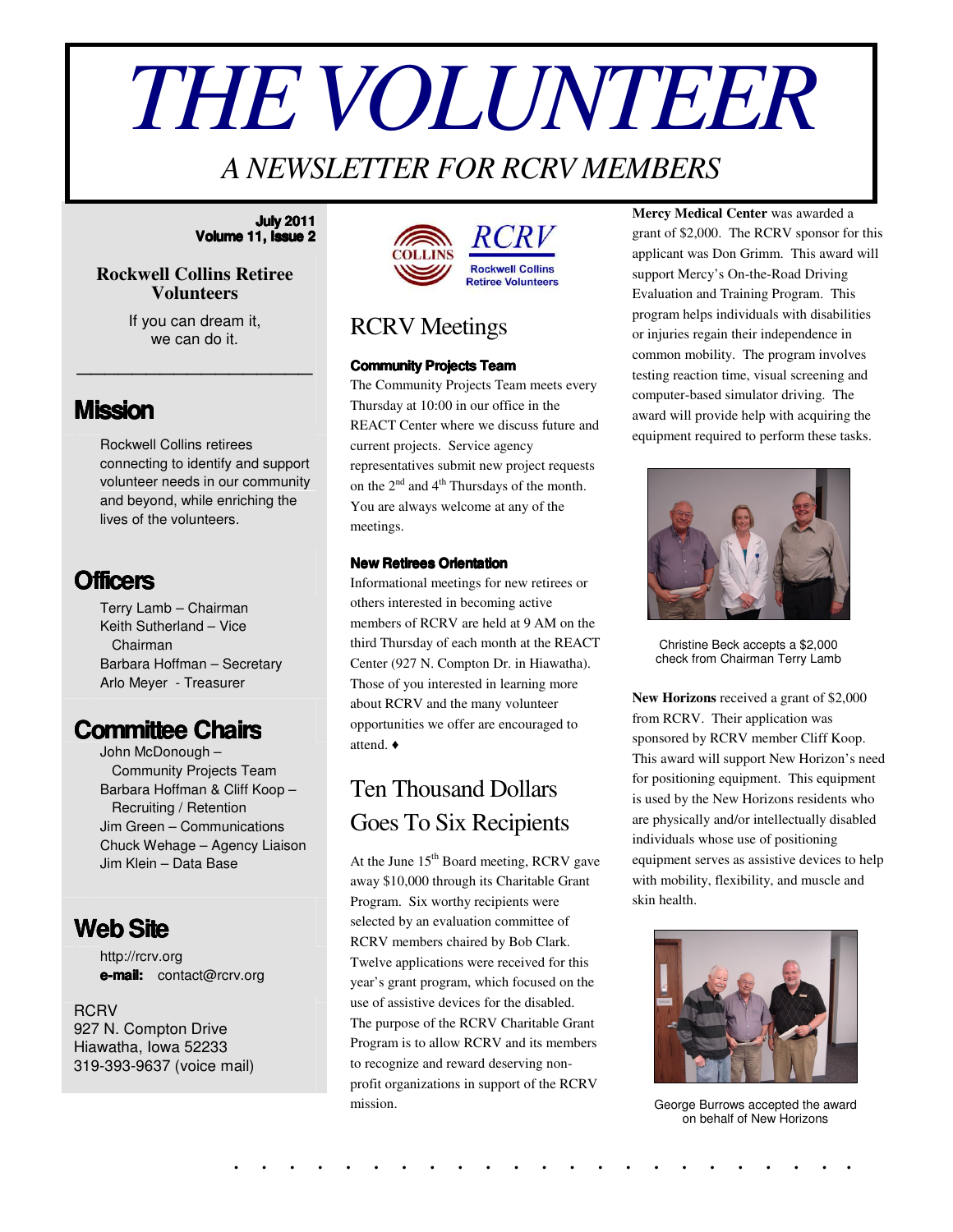#### **Ju;y 2011**

**St. Luke's Health Care Foundation** received a grant of \$2,000 for the Witwer Children's Therapy project. John McDonough sponsored this application. St. Luke's WCT will use this grant to help purchase an Alt-Chat machine to be used in the Children's Therapy Speech Therapy Program to assist children with their communication disability.



Sharon Hill accepts a grant for the Witwer Children's Therapy program

**Prairie Ridge Elementary School's** Level 3 classroom received \$1,000 from RCRV, and Terry Lamb sponsored their application. The need is for students with multiple disabilities to provide them with alternate access stations with docks for iPads and iPods. These access stations will provide these students with the method to access current school based technology.

**The College Community School District**

was given \$1,000 from RCRV to purchase iPads for use by struggling and special needs students, allowing them access to software applications geared to aid students to increase reading fluency, master math facts, etc. Terry Lamb sponsored this application.



Kristin Lucas, special education teacher, accepted two awards on behalf of the College Community School District

**Novak Elementary School** was awarded a grant of \$2,000; RCRV member Jim Green sponsored this application. The award will be used to purchase Nooks (electronic book readers). These machines will be used in the Linn-Mar PowerPlus program to help their most "at risk" children become more successful, both academically and socially, by utilizing research based reading & math instruction.



Mary Ellen Oglesby, reading teacher, and principal Joe North accept an RCRV grant from Chairman Terry Lamb

The annual RCRV Charitable Grant Program is funded through the Rockwell Collins Charitable Corporation. All active RCRV members are eligible to sponsor an application from a deserving non-profit organization with which the member has become affiliated. The application process for next year's grant program will be advertised in early 2012, and all applicant materials may be found on the RCRV website.  $\bullet$ 

## Cliff Koop Honored by Witwer Center

RCRV member Cliff Koop works tirelessly to help non-profit organizations in our community. Recently, Cliff's work was honored by the Witwer Children's Therapy program, receiving their Excellence in Teamwork award. Portions of his citation read as follows:

"Cliff is truly a gift to Witwer Children's Therapy staff and patients. He selflessly, consistently, and tirelessly supports our mission to provide the care we'd like our loved ones to receive. As a member of the Rockwell Collins Retired Volunteers, Cliff was approached in January 2009 by staff at Witwer Children's Therapy to fabricate equipment for Witwer patients. Since that time he has *saved Witwer patients and families over \$10,000* by building specialized equipment for patients and providing that equipment at or below materials cost.

In 2009, we approached Cliff with a request to build 10 spin boards. Since that time, Cliff has built 111 spin boards in various sizes. Parents reimburse him for the cost of the materials, but Cliff donates all of his time and labor. In addition, most of the time Cliff underestimates his materials costs! Commercially available spin boards cost at least \$140.00. Cliff charges \$35.00 for small boards and \$45.00 for large boards. *Not only has Cliff saved our families thousands of dollars, but the availability of the spin boards expedites our ability to provide intensive treatment which results in improved patient outcomes.*

Cliff does more than build spin boards. He has become our resident "build it guy" when it comes to figuring out a solution to a problem for a child or family. If presented with a drawing or picture, Cliff can build anything.

Cliff is patient, kind and truly loves children. *He treats the patients and staff at Witwer as his number one priority and never says he's too busy.* Without Cliff as a part of our team, we would have much more difficulty providing our patients with equipment to further their therapy goals or improve their level of independence. Cliff truly is a vital part of the team at Witwer Children's Therapy!"

Congratulations, Cliff! Thanks for being a great role model for the rest of us!

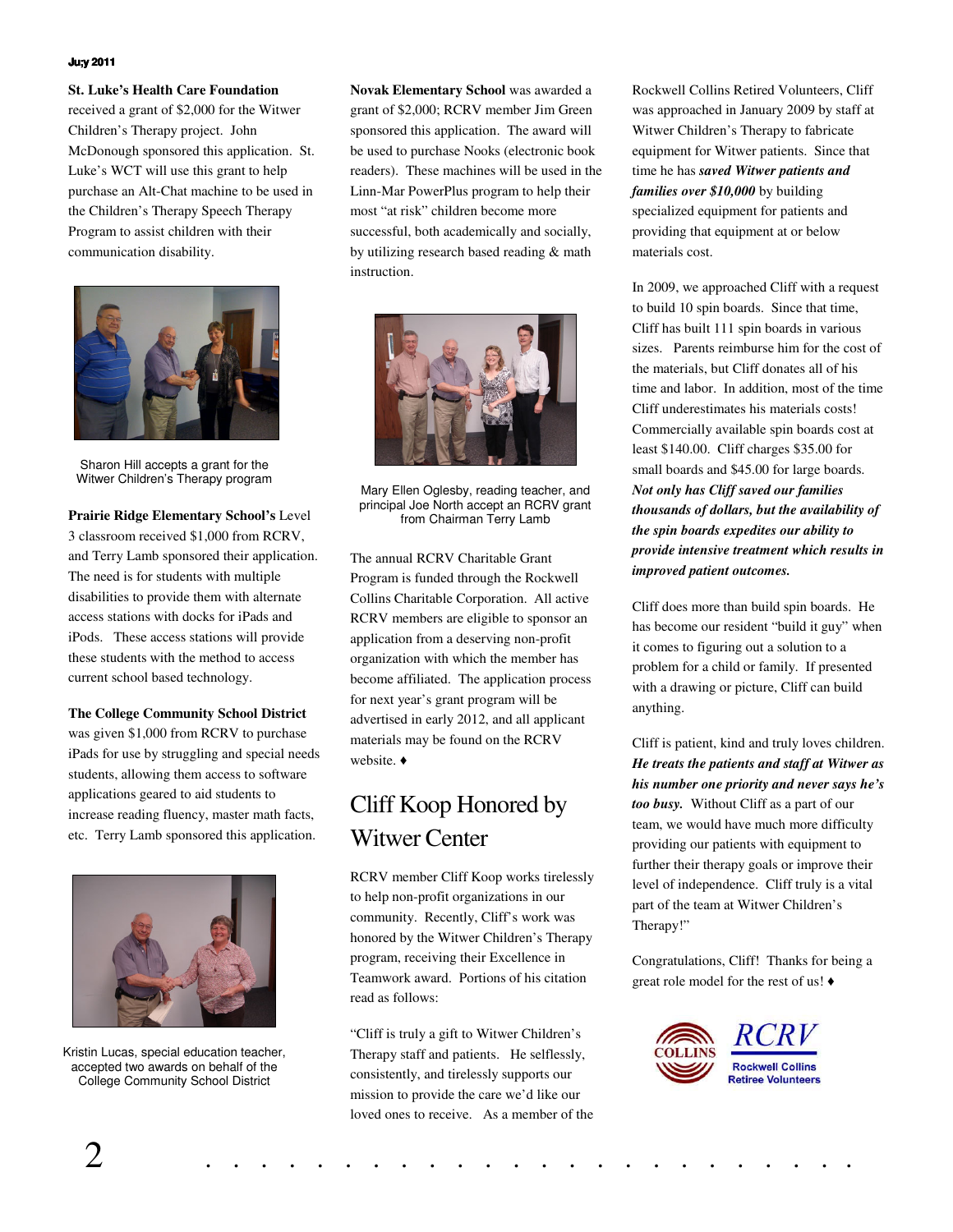#### **July 2011**

# 28<sup>th</sup> Annual Governor's Volunteer Awards

Fourteen RCRV volunteers were among the 201 volunteers that received a volunteer award from Governor Terry E. Branstad during a special recognition ceremony on June 24th at Linn-Mar High School in Marion.

Governor Branstad stated, "I am honored to have this opportunity to personally thank this year's award recipients for donating their time and talent to help their fellow Iowans and make a tremendous difference in our state." Iowa is currently ranked second in the nation for its state volunteerism rate.

Congratulations to **Ed Holstrom**, **Carolyn Holubar**, **Dick Lenth**, **Rick Martin**, **Jack Murphy**, **Helen Potthoff**, and **Chuck Scott** for being recognized for outstanding volunteer service to the community during the past year. Each of these individuals was nominated by RCRV.

Seven other RCRV members, **Clarice Hinds**, **Frank Hinds**, **Cliff Koop**, **Marge McChristy**, **James Wolfe**, **Claudia Young**, and **John McDonough** were nominated for recognition through other RSVP stations where they volunteer their time and talents.

# RCRV Members Continue to Impress

RCRV volunteers continue to have a major impact on our community. Through mid-June, more than 10,300 volunteer hours have been recorded by 133 RCRV members. The variety of activities that our members are engaged in is amazing! Retirees are creating databases and websites, providing tax assistance, tutoring in the schools and social agencies, providing health insurance advice and assistance, building wheelchair ramps, counseling new business owners, organizing Honor Flights for our WWII veterans, delivering Meals on Wheels, driving patients to their doctor appointments, doing minor

home repairs, serving on advisory committees and boards of directors, and the list goes on and on. We are finding that retirement is enhanced through service to others, and the need for our time and talents is greater than our capacity.

Agencies assign a value of a volunteer at \$21.36 per hour in order to evaluate the impact of volunteers on a community. This means that RCRV members have already added \$220,000 of effort to our community through our volunteer efforts!

If you are not yet an active member of RCRV, we would welcome your involvement. Contact information is on Page 1 of this newsletter. If you are a member, are volunteering and have not yet recorded your hours, please do so through the link at www.rcrv.org.  $\triangleleft$ 

## Construction Season Means Wheelchair Ramps

Once the weather warmed in the spring, the demand for home accessibility also increased. The WRAP coalition, along with RCRV volunteers, went into action to design and build wheelchair ramps for several deserving families. The work never seems to be done, however, as more and more requests for ramps are processed by Kim Hott of Aging Services and Angie Ehle, coordinator for WRAP.

At the end of June, there were nine ramp requests in queue. At the same time, RCRV volunteers managed to build five new ramps in eight days, along with one removal. The construction teams obviously are working well together, as indicated in the accompanying photos. The designs must be getting better, also, as most projects are completed in only one day with a crew of about eight to ten builders. There are about fifteen RCRV members who regularly participate in many of the ramp builds, and they are

always looking for new talent to come join them. Contact John Wauer, Keith Sutherland, Joe Wells, or Bob Clark to add your name to their notification lists.

The ramp designer is a key element in making a project run smoothly, and WRAP is looking for a few more volunteers to be trained in how to design a wheelchair ramp properly. If you enjoy carpentry, design work and logistics planning, please consider talking with Angie Ehle about becoming a designer for WRAP. Your first project is waiting for you!



Another successful WRAP project completed in June!



RCRV Bylaws Updated Every good carpenter needs a ball cap!

At its meeting on June 20, 2011 the RCRV Board of Directors voted to approve revised Bylaws of the Corporation. The Bylaws were adjusted to better define the roles of the officers and committee chairpersons. The Treasurer position was combined with the Secretary position, and the makeup of the Executive Committee was slightly changed. Other minor edits were also made. The newly revised Bylaws may be viewed on the RCRV website, www.rcrv.org.